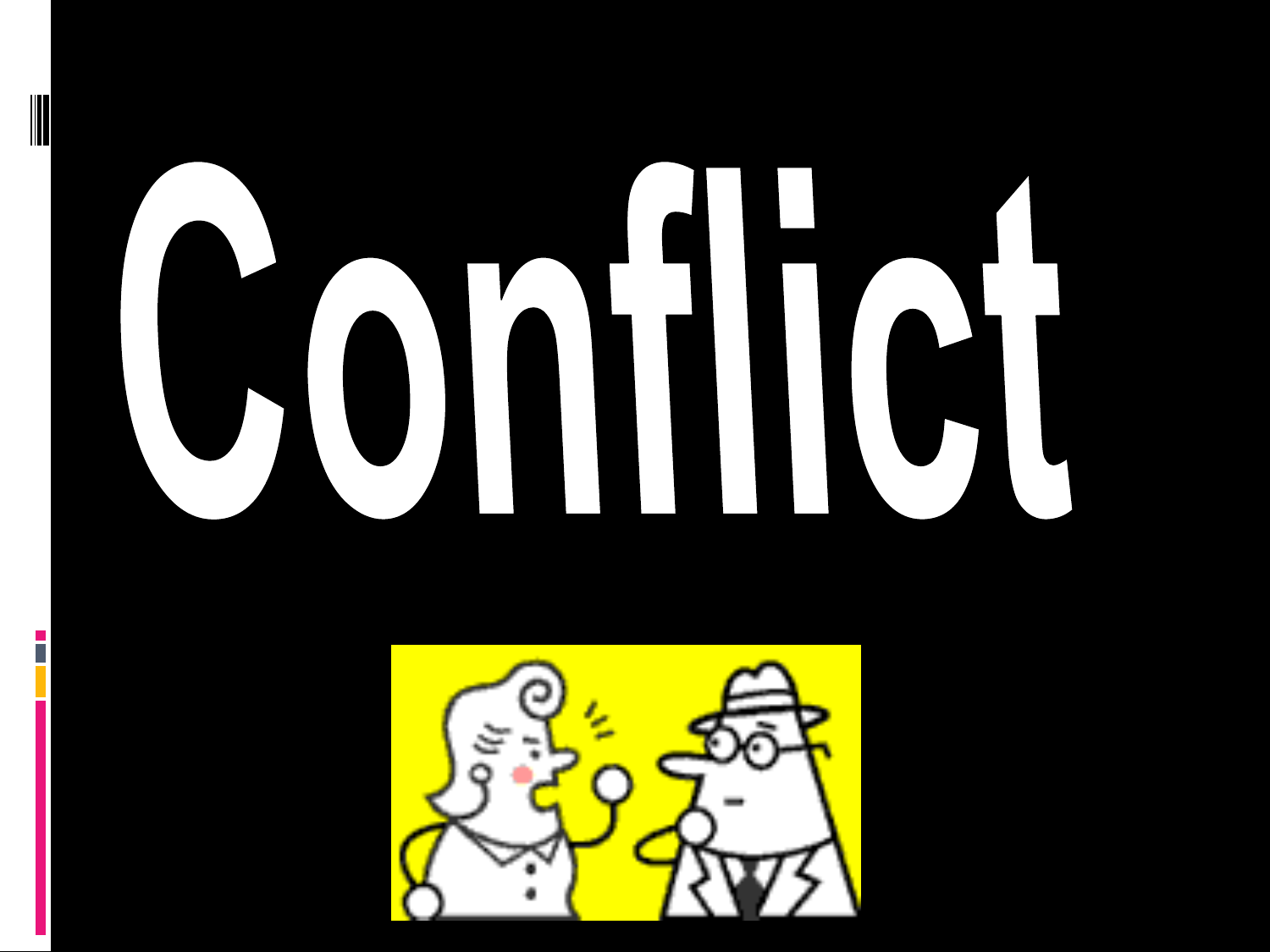By the end of this lesson, you will be able to:

- dentify conflict as it appears in literature.
- $\blacksquare$  distinguish between internal and external

conflict.

classify a conflict into one of four subcategories.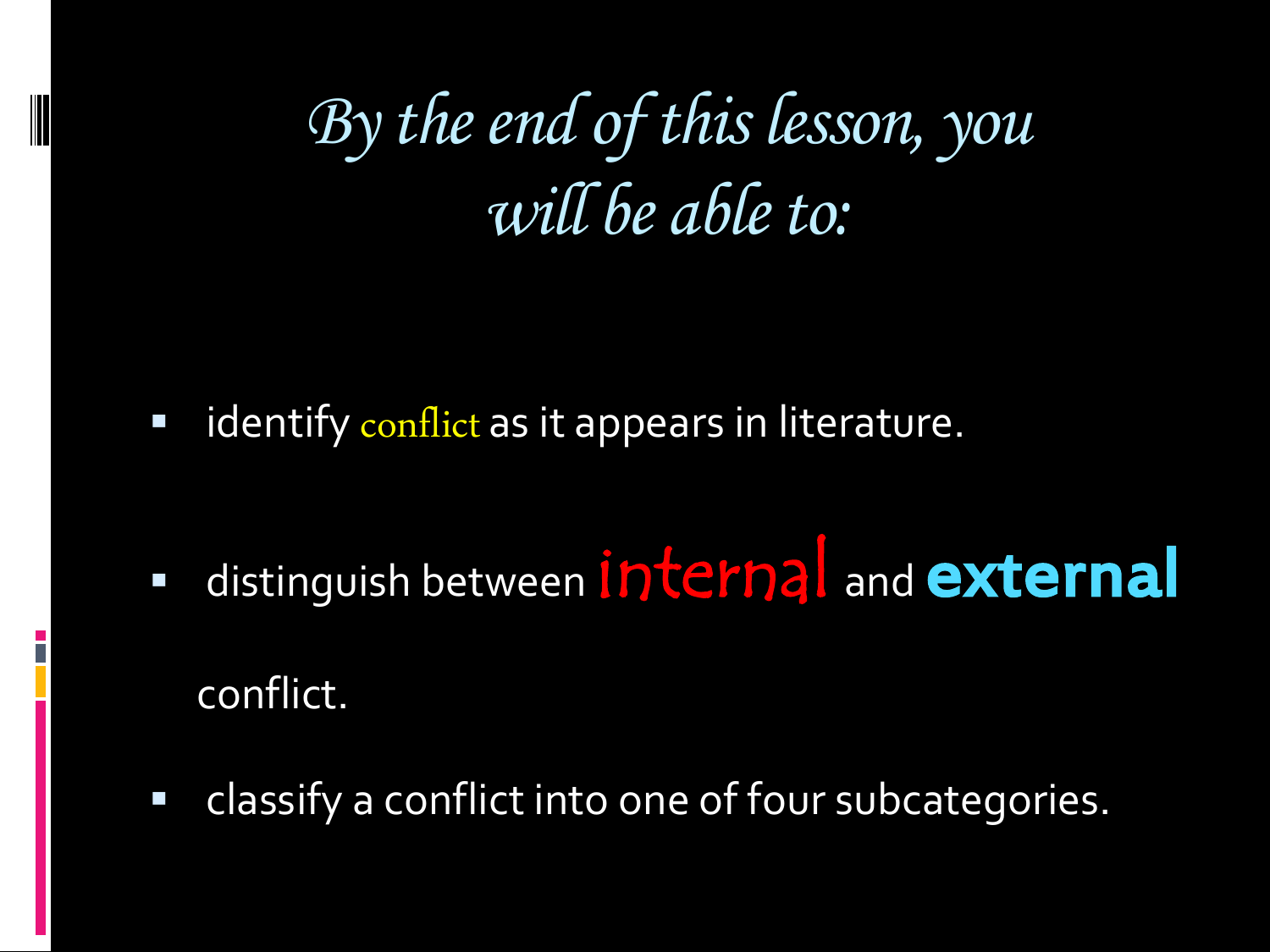### Conflict is a clash or struggle between opposing forces.



In literature and in real life humans face internal and external conflicts.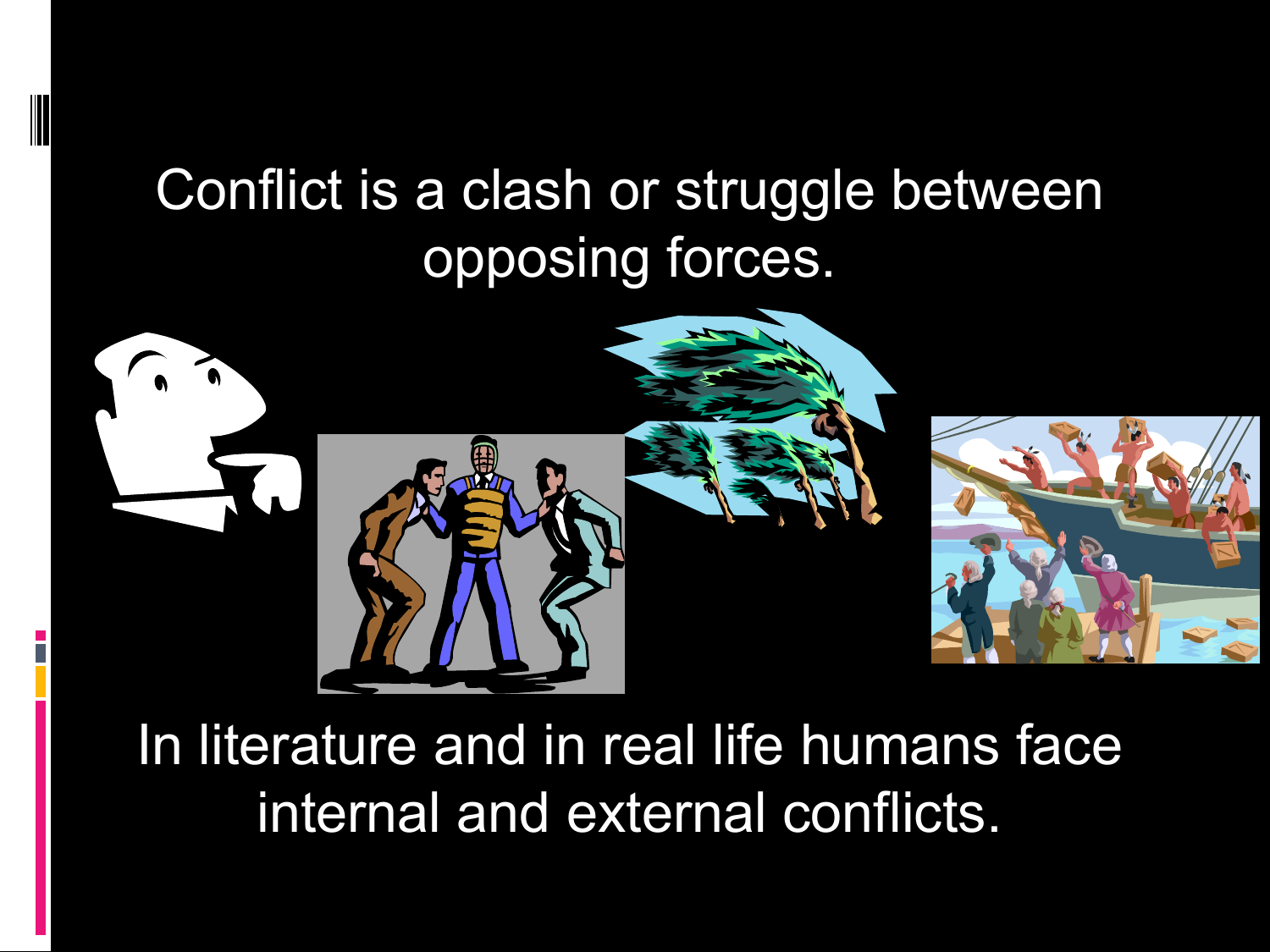

## Man vs. self

A struggle that takes place in a character's mind is called internal conflict.

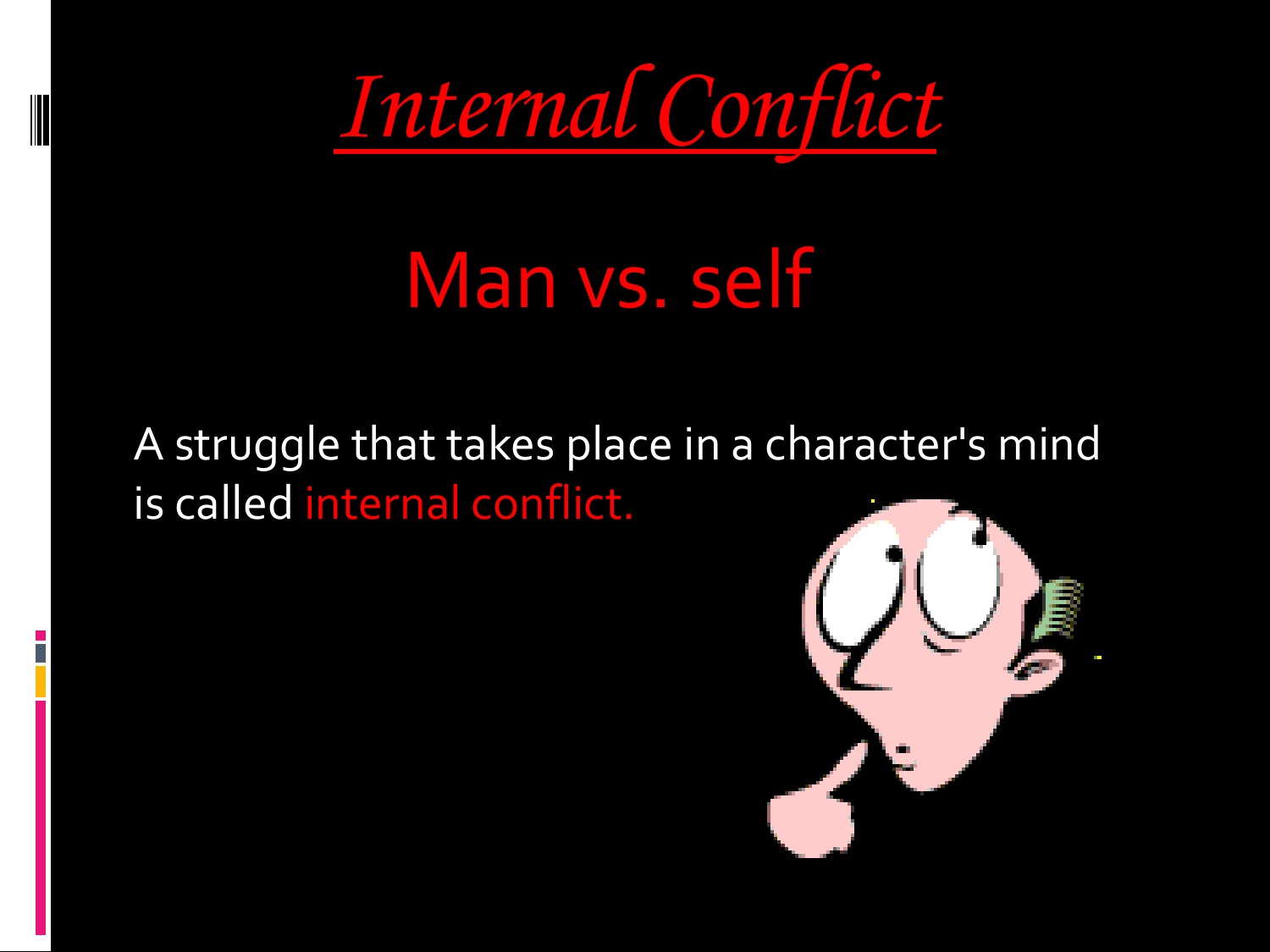### An internal struggle is inside one's head.

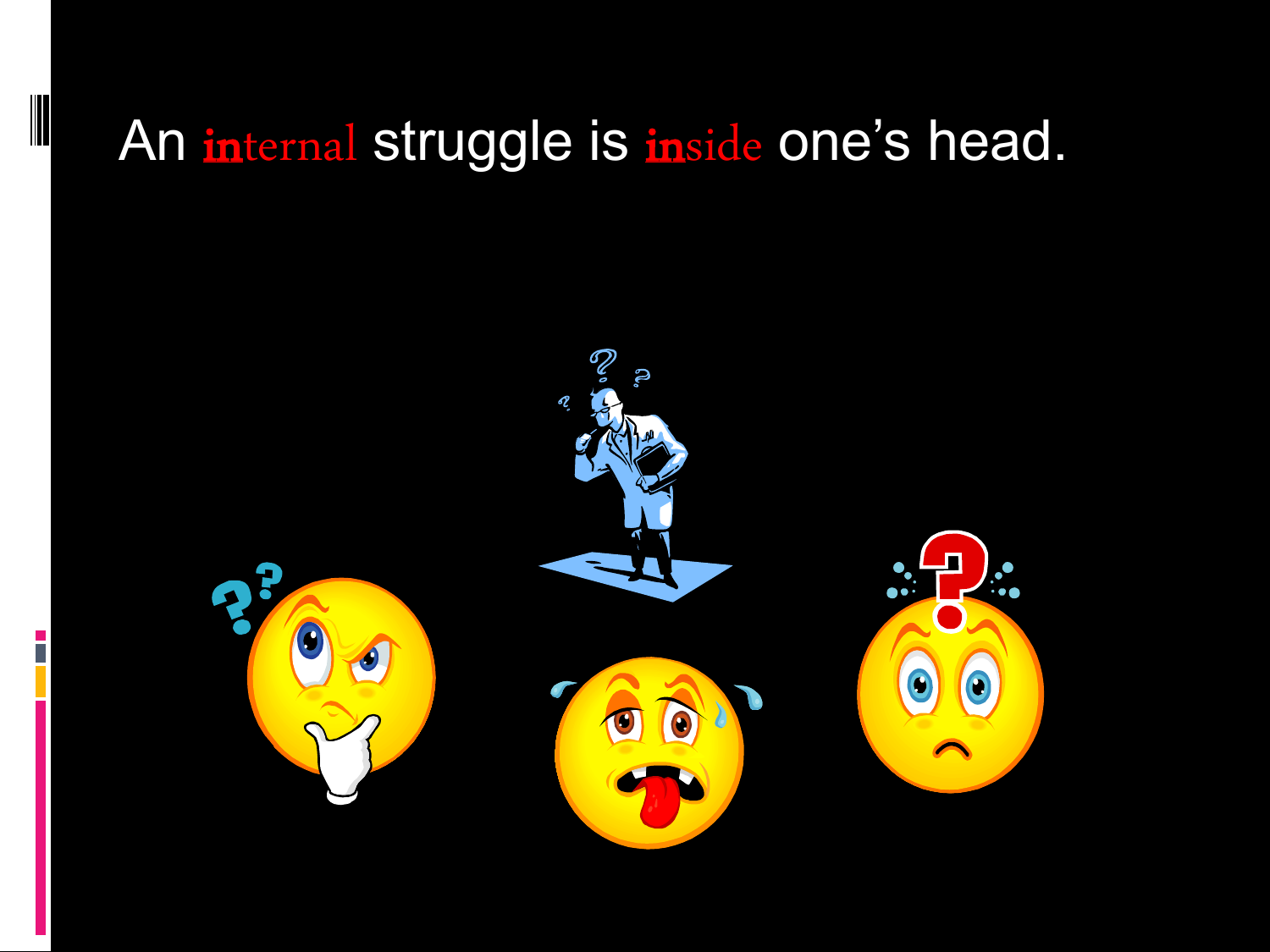# Examples of Internal Conflict

- A character may have a dilemma: wrestle with one's conscience, decide between right and wrong, make a choice in a lose-lose situation, or struggle with two solutions to a problem (Should I stick up for my best friend who is getting teased?)
- A character has mixed emotions, such as feeling relieved but disappointed at the same time (I'm disappointed the concert was cancelled, but relieved because I had stage-<br>fright.)
- A character's fear prevents him/her from reaching a goal (I want to camp out with the club, but I am secretly terrified of the dark.)
	- A character feels guilt or shame about a past wrongdoing (I can't believe I stole the radio…how can I redeem myself?)
	- A character struggles with self-image or conflicting identities (I don't like the way I look, and I want to hide; I want to be American instead of Martian.)
	- A character struggles with breaking a bad habit (I just can't stop lying.)
- Many other examples!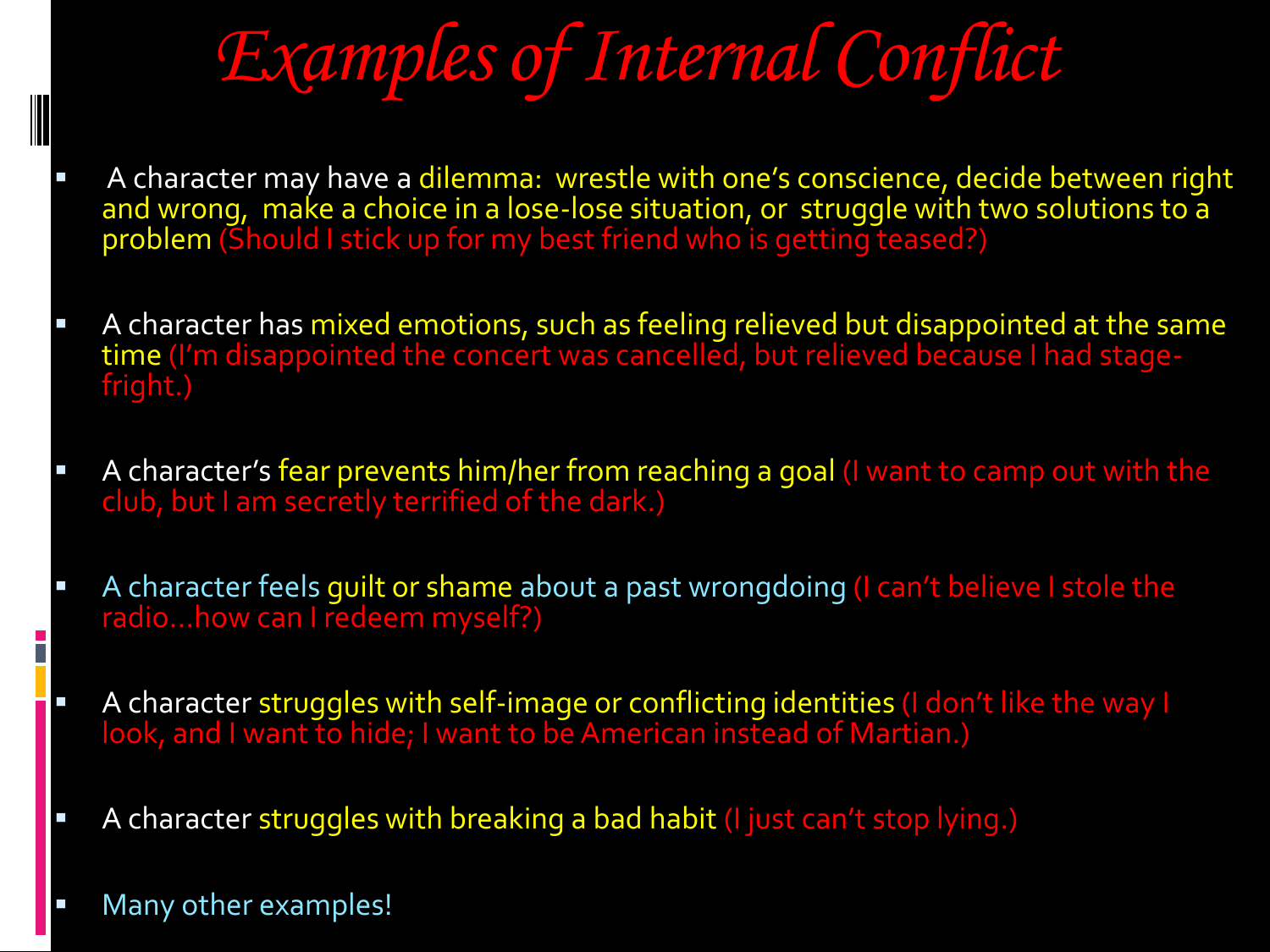## Man vs. Self Examples

 Jessica thinks the sweater Grandmother made for her is ugly. Grandmother is looking forward to seeing her wear it to her middle school graduation. Todd, the boy she likes, will be there. She doesn't want to hurt Grandmother's feelings, but she will feel embarrassed in front of Todd on the last day before summer.

 Martin's family just moved here from France. He values his culture, but wants to be "Americanized."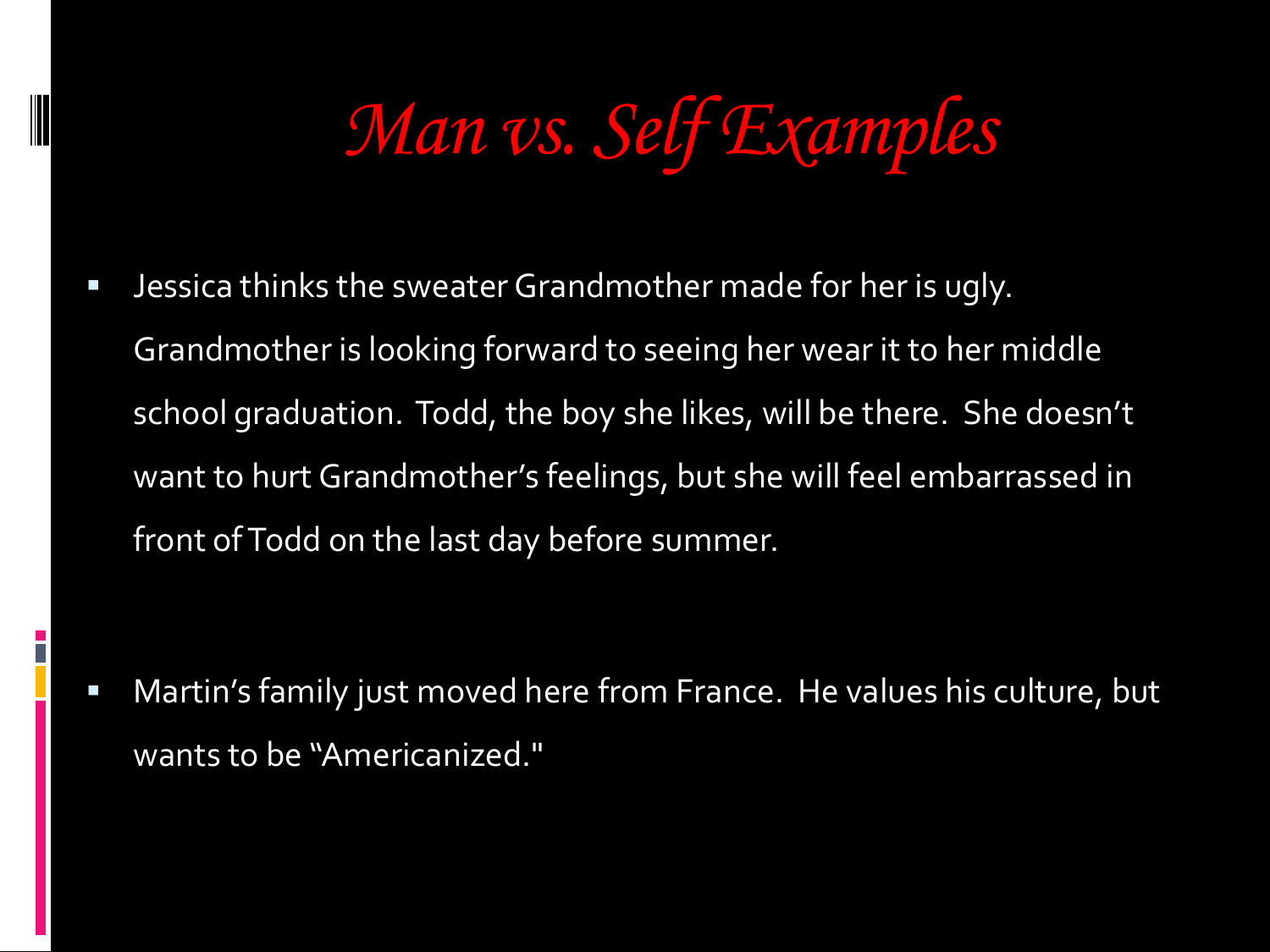External Conflict

#### Definition:

#### A struggle between a character and an outside force is an external conflict.

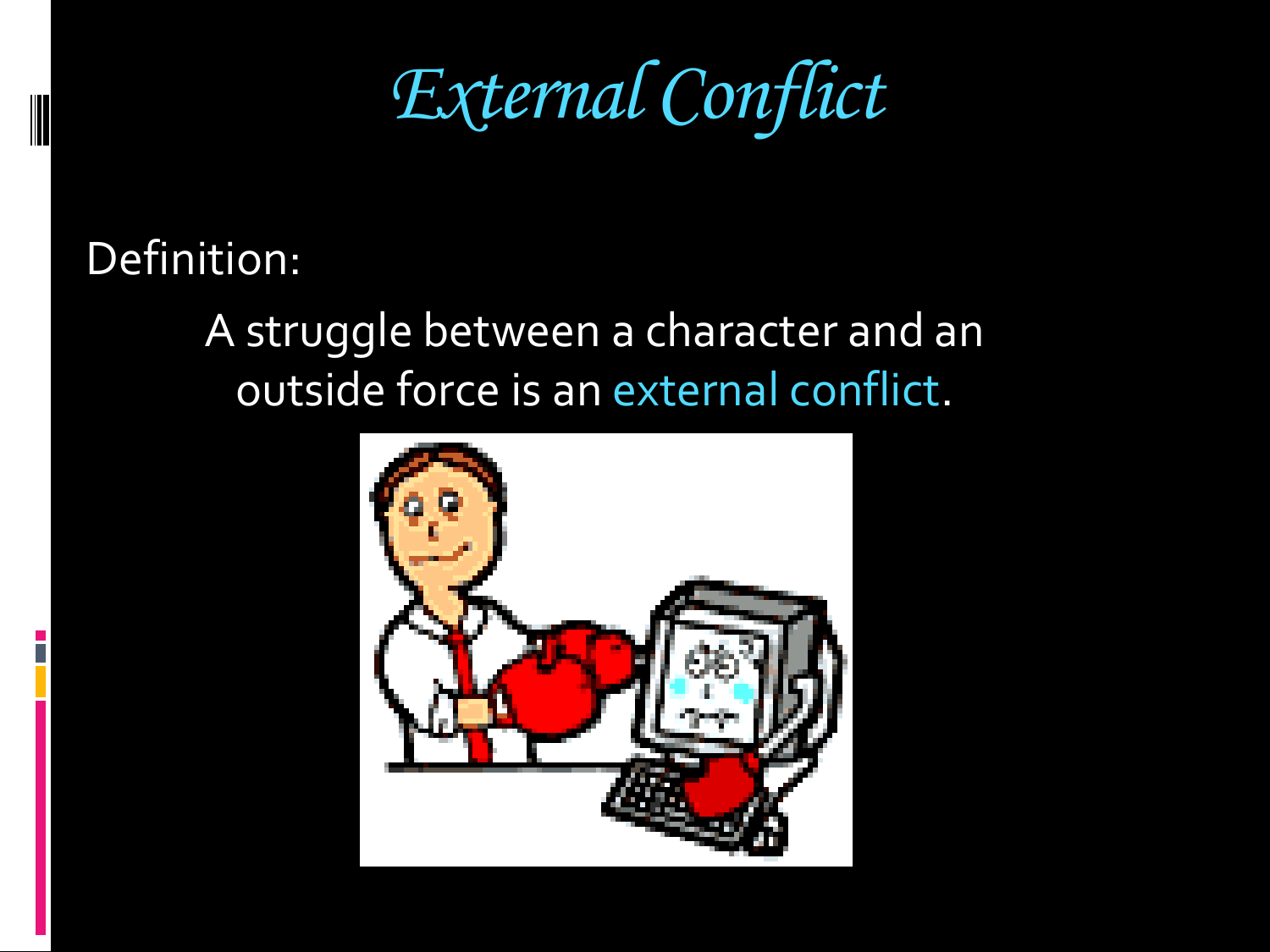#### Characters may face several types of outside forces.

The outside force may be another character.

Man vs. man



The outside force may be forces of nature.

Man vs. nature



The outside force may be society.

Man vs. society

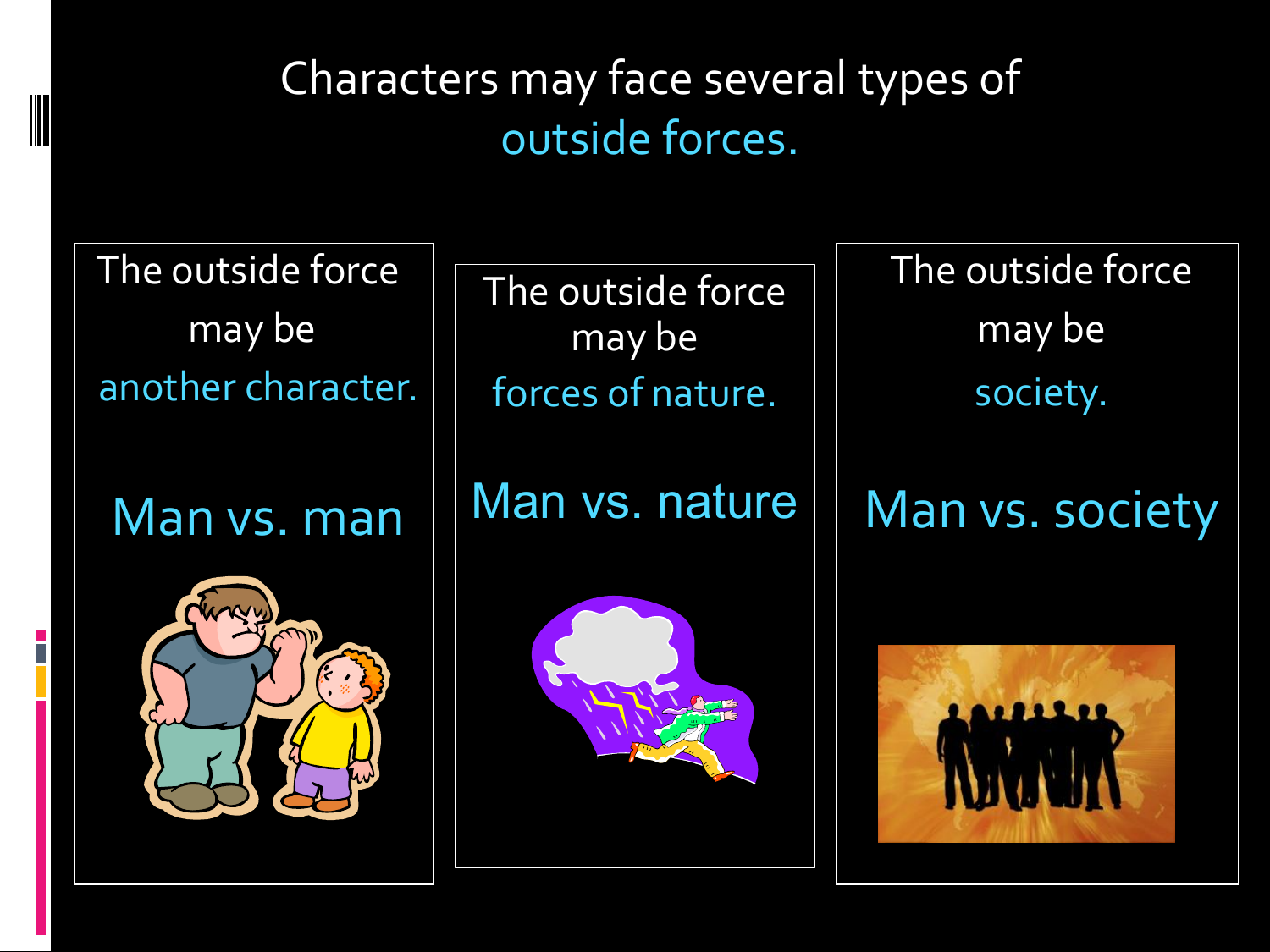### Man vs. Man

- This is mostly seen in the form of two characters against each other.
- It can also be represented by a group of people.
- It does not have to be a physical confrontation; it can be a battle between two ideas.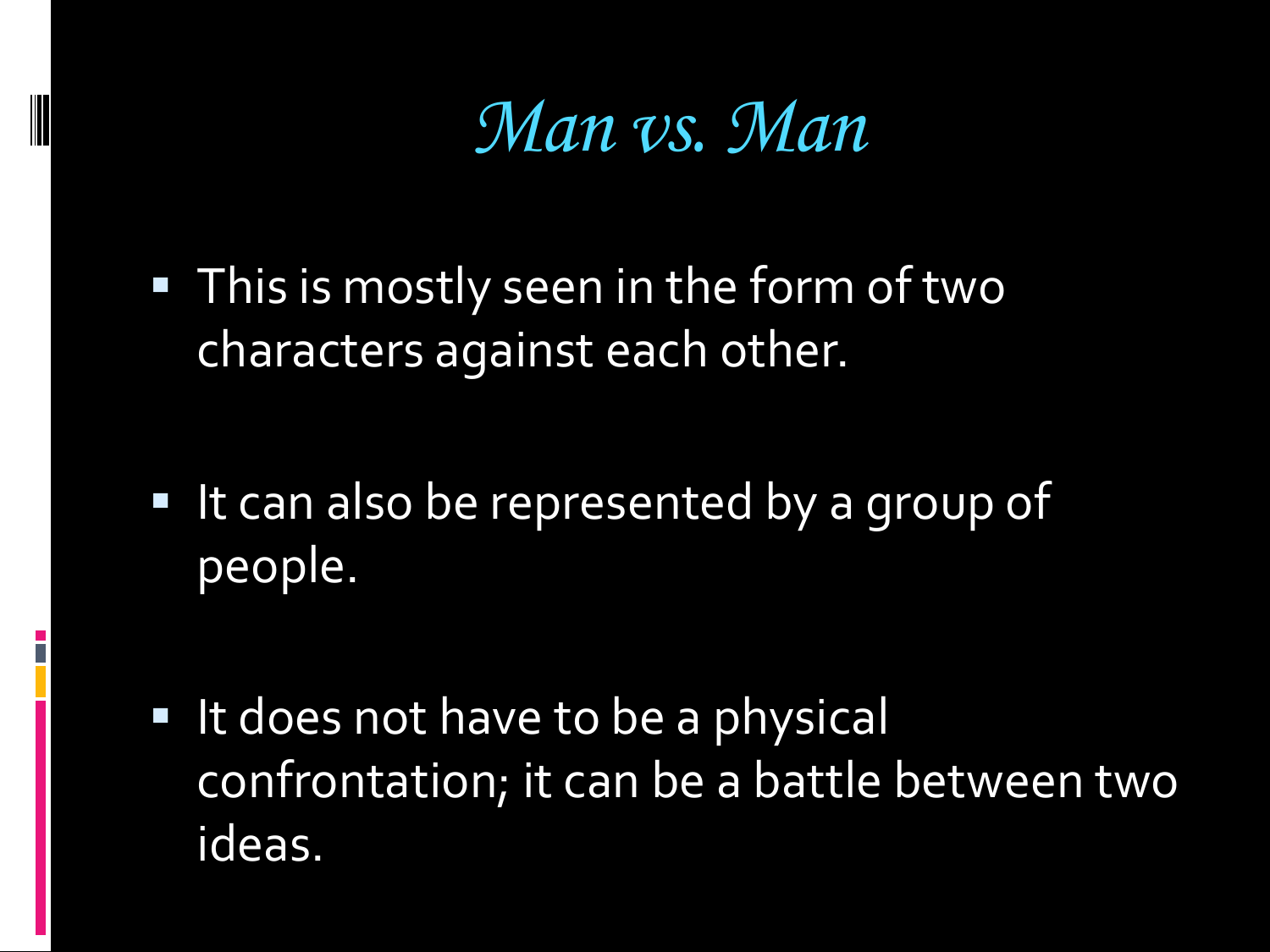### Man vs. Man Examples

**Jill vs. the bully** 

- **Max vs. his parents**
- **The Ravens vs. the Giants**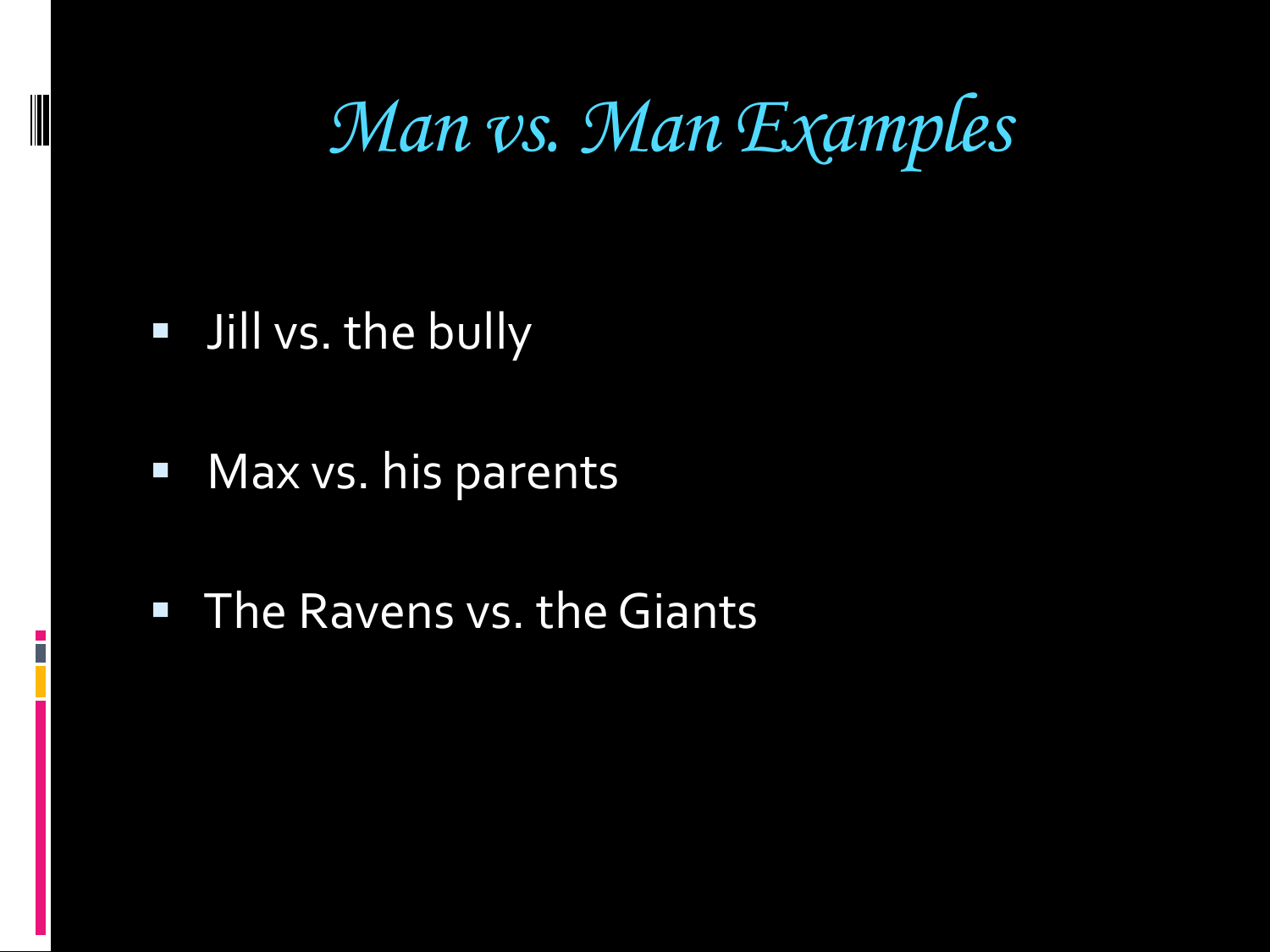Man vs. Nature/Environment

**Environment is defined as anything** surrounding a person.

- **This can include weather, objects, activities.**
- It is basically anything external EXCEPT people.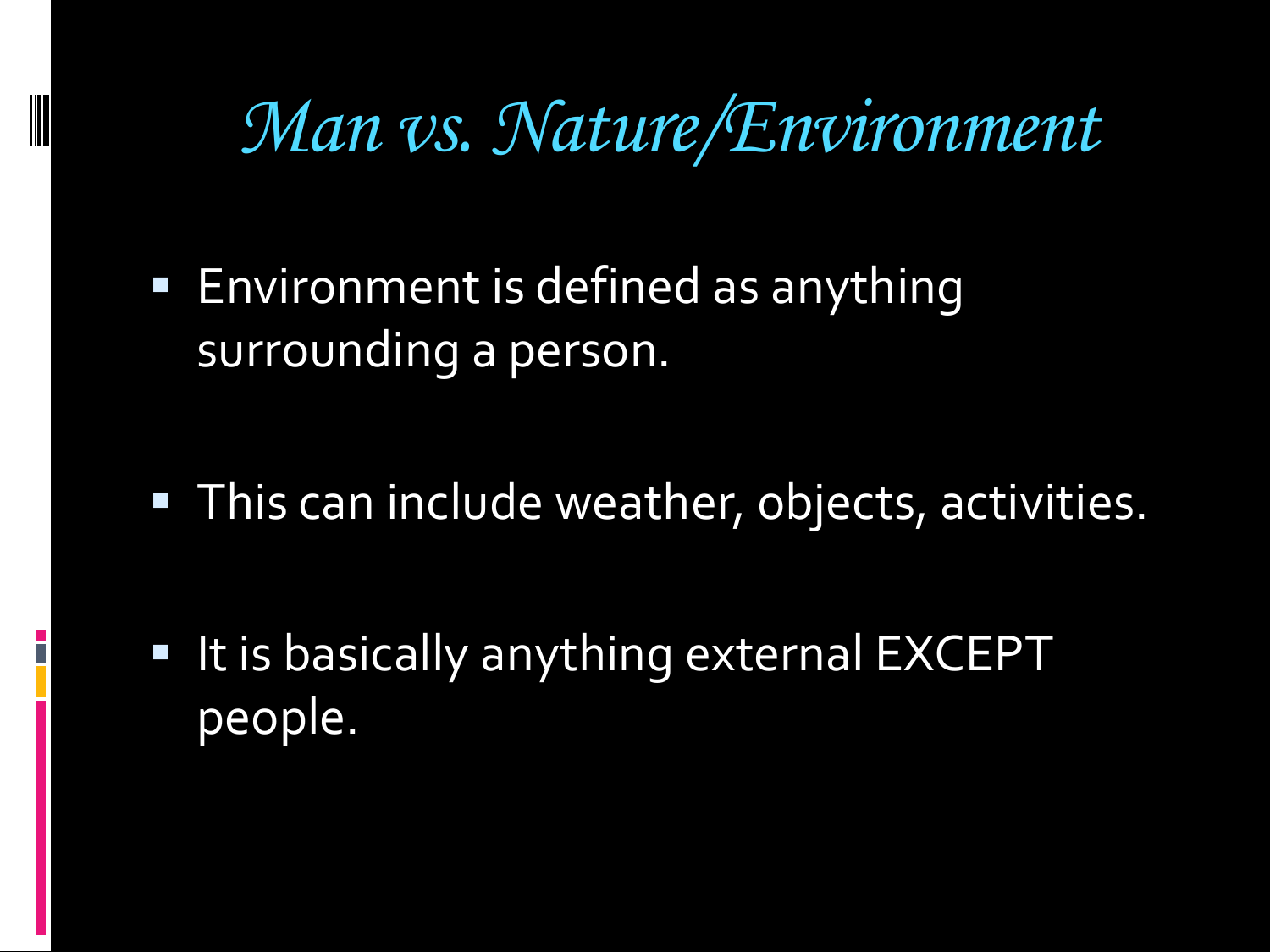Man vs. Nature/Environment Examples

- **The hiker vs. the slippery slope**
- **The captain of the ship vs. a hurricane**
- **Laura vs. the raging dog**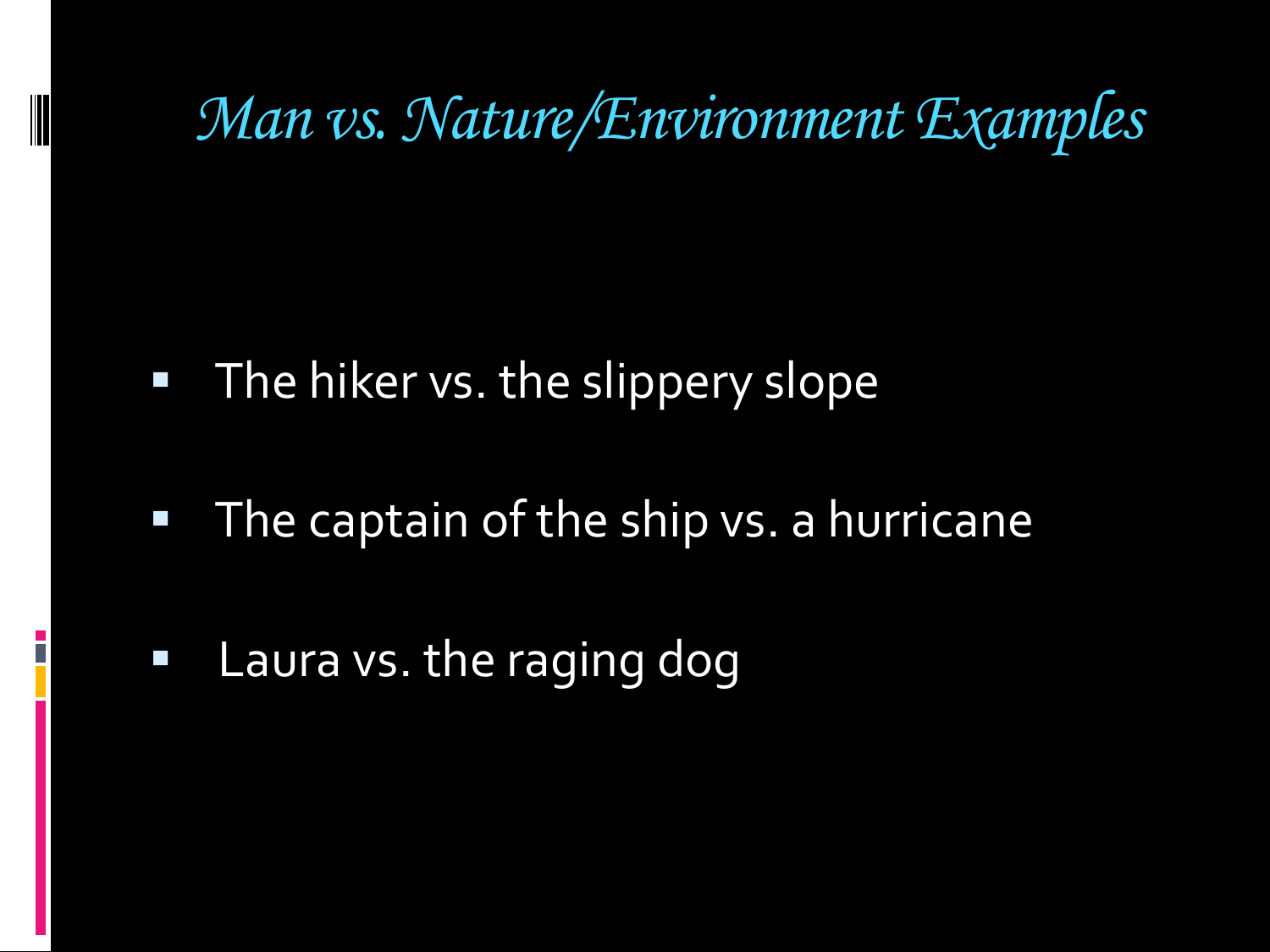Man vs. Society

- Society is defined as the customs, beliefs, or actions of the community.
- **This can include a community unfairly treating a** character based on his/her race, nationality, gender, language, religion, social status (rich/poor), disability, etc.